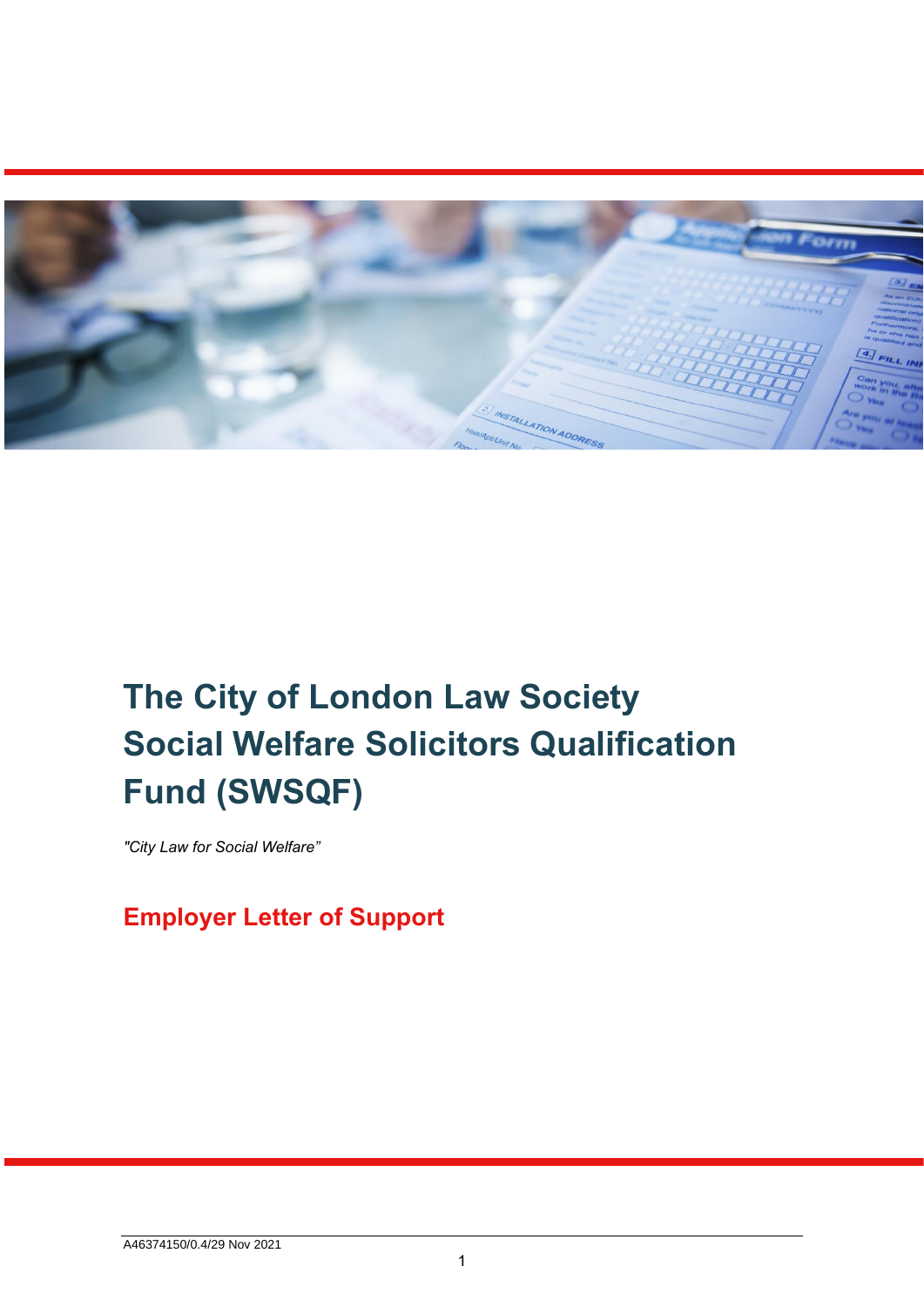## Guidance notes for Applicant's Employing **Organisation**

- You are being asked to complete this form because your employee is applying to the City of London Law Society Social Welfare Lawyers Qualification Fund (SWSQF). The SWSQF provides financial assistance for the Solicitors Qualifying Exam preparation courses and assessments (Parts 1 & 2), starting in academic year 2021/22 and concluding in academic year 2023 to outstanding applicants currently working in or contracted to work in social welfare law for organisations serving disadvantaged communities. The aim is to increase the number of solicitors specialising in social welfare law. Your employee will be able to share additional information about the SWSQF with you, including the Eligibility Criteria and Guidance for Applicants if you would like to know more.
- This form supporting your employee's application and confirming the various statements below must be completed and signed by a qualified solicitor or COLP in your organisation (who will be able to confirm your employee's QWE experience) and signed by them.
- Please complete this form on your organisation's letter headed notepaper, sign it and return it to your employee. Your employee will then include a PDF of your letter in their online application form.
- Applications that are submitted without this Employer Letter of Support or where the employing organisation is unable to confirm all of the statements (in sections 1.1-1.7 (inclusive)) below will not be accepted.
- Social Welfare law for the purposes of the statements below is defined as: consisting of legal representation for low-income, disadvantaged communities. Examples of practice areas include:
	- 1. Actions against public authorities
	- 2. Crime
	- 3. Debt
	- 4. Community care
	- 5. Discrimination
	- 6. Education
	- 7. Employment
	- 8. Family
	- 9. Housing
	- 10. Immigration
	- 11. Inquests
	- 12. Mental health